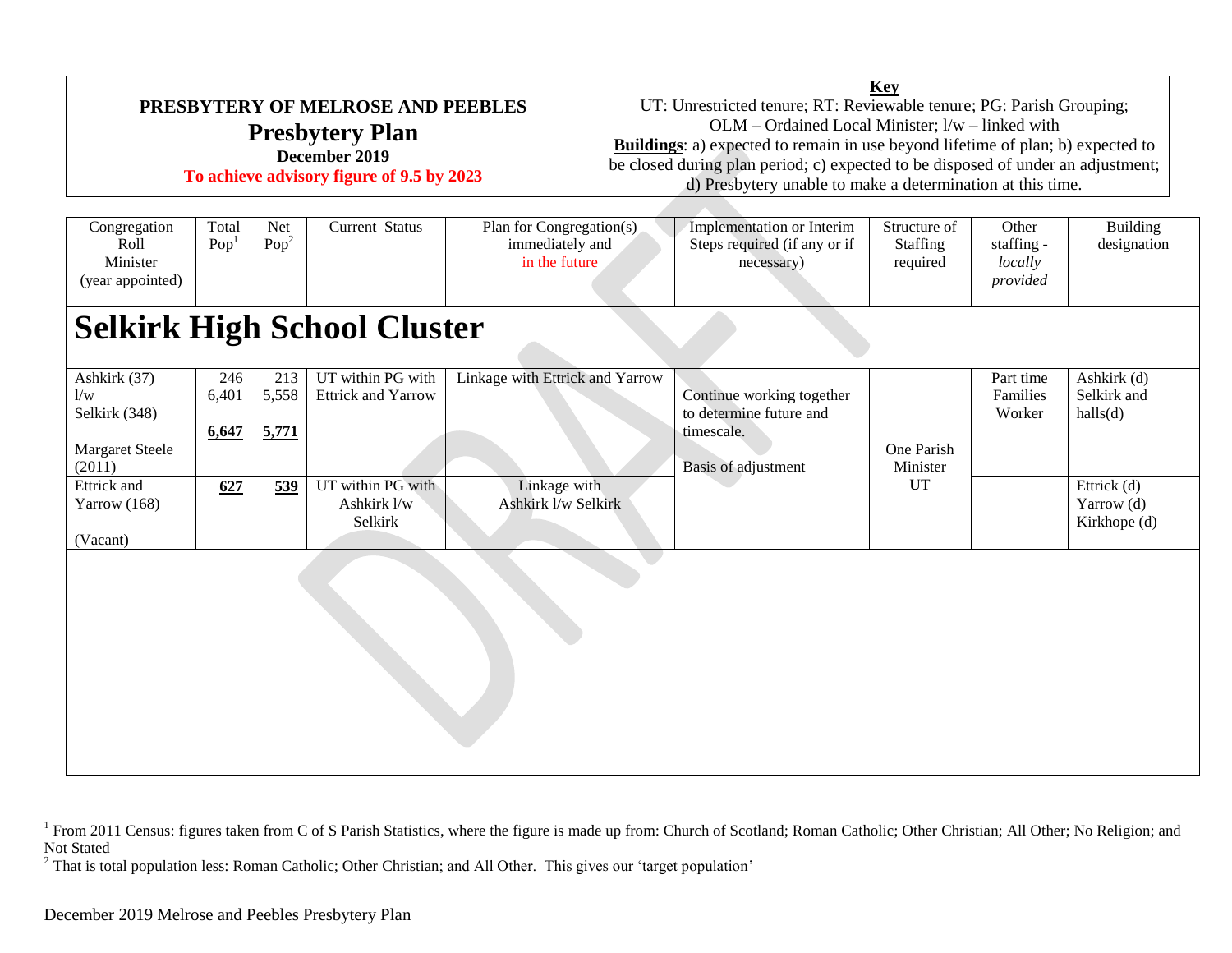| Congregation<br>Roll<br>Minister<br>(year appointed)     | Total<br>Pop <sup>1</sup> | Net<br>Pop <sup>2</sup> | Current Status                                                                  | Plan for Congregation(s)<br>immediately and<br>in the future                                   | Implementation or Interim<br>Steps required (if any or if<br>necessary)                         | Structure of<br>Staffing<br>required | Other<br>staffing -<br>locally<br>provided   | <b>Building</b><br>designation                                |
|----------------------------------------------------------|---------------------------|-------------------------|---------------------------------------------------------------------------------|------------------------------------------------------------------------------------------------|-------------------------------------------------------------------------------------------------|--------------------------------------|----------------------------------------------|---------------------------------------------------------------|
|                                                          |                           |                         |                                                                                 |                                                                                                |                                                                                                 |                                      |                                              |                                                               |
|                                                          |                           |                         | <b>Earlston High School Cluster</b>                                             |                                                                                                |                                                                                                 |                                      |                                              |                                                               |
| Bowden and<br>Melrose (670)<br>Rosemary Frew<br>(2017)   | 6,726                     | 5,632                   | UT                                                                              | Possible reduction to 2.5<br>ministries for cluster.                                           | Commitment to working<br>together within cluster                                                | One Parish<br>Minister               |                                              | Bowden (d)<br>Melrose and halls<br>(d)                        |
| Maxton and<br>Mertoun $(78)$ l/w<br>Newtown (106)<br>1/w | 522<br>1,279              | 407<br>1,144            | UT<br>Linked                                                                    | Union of the congregations<br>Possible reduction to 2.5<br>ministries for cluster.             | Commitment to working<br>together within cluster                                                | One parish<br>Minister               | Attached<br>reader -<br>reviewed<br>annually | Maxton $(d)$<br>Mertoun (d)<br>Newtown (d)<br>St Boswells and |
| St Boswells (168)                                        | 1,729                     | 1,511                   |                                                                                 |                                                                                                |                                                                                                 |                                      |                                              | hall $(d)$                                                    |
| Sheila Moir<br>(2008)                                    | 3,530                     | 3,062                   |                                                                                 |                                                                                                |                                                                                                 |                                      |                                              |                                                               |
| Earlston<br>(Vacant)                                     | 1,976                     | 1,696                   | RT                                                                              | Linkage with Channelkirk and<br>Lauder<br>Possible reduction to 2.5<br>ministries for cluster. | <b>Basis of Linkage</b><br>Commitment to working<br>together within cluster                     | One Parish<br>Minister<br><b>UT</b>  |                                              | Earlston and hall<br>(d)                                      |
| Channelkirk<br>and Lauder<br>Rae Clark<br>(2014)         | 2,570                     | 2,248                   | 70%<br>Sunday plus 2.5<br>days) FTE<br>ministry, on 5 year<br>reviewable tenure | Linkage with Earlston<br>Possible reduction to 2.5<br>ministries for cluster.                  | Review of tenure<br><b>Basis of Linkage</b><br>Commitment to working<br>together within cluster |                                      |                                              | Channelkirk (d)<br>Lauder church<br>and hall (d)              |
|                                                          |                           |                         |                                                                                 |                                                                                                |                                                                                                 |                                      |                                              |                                                               |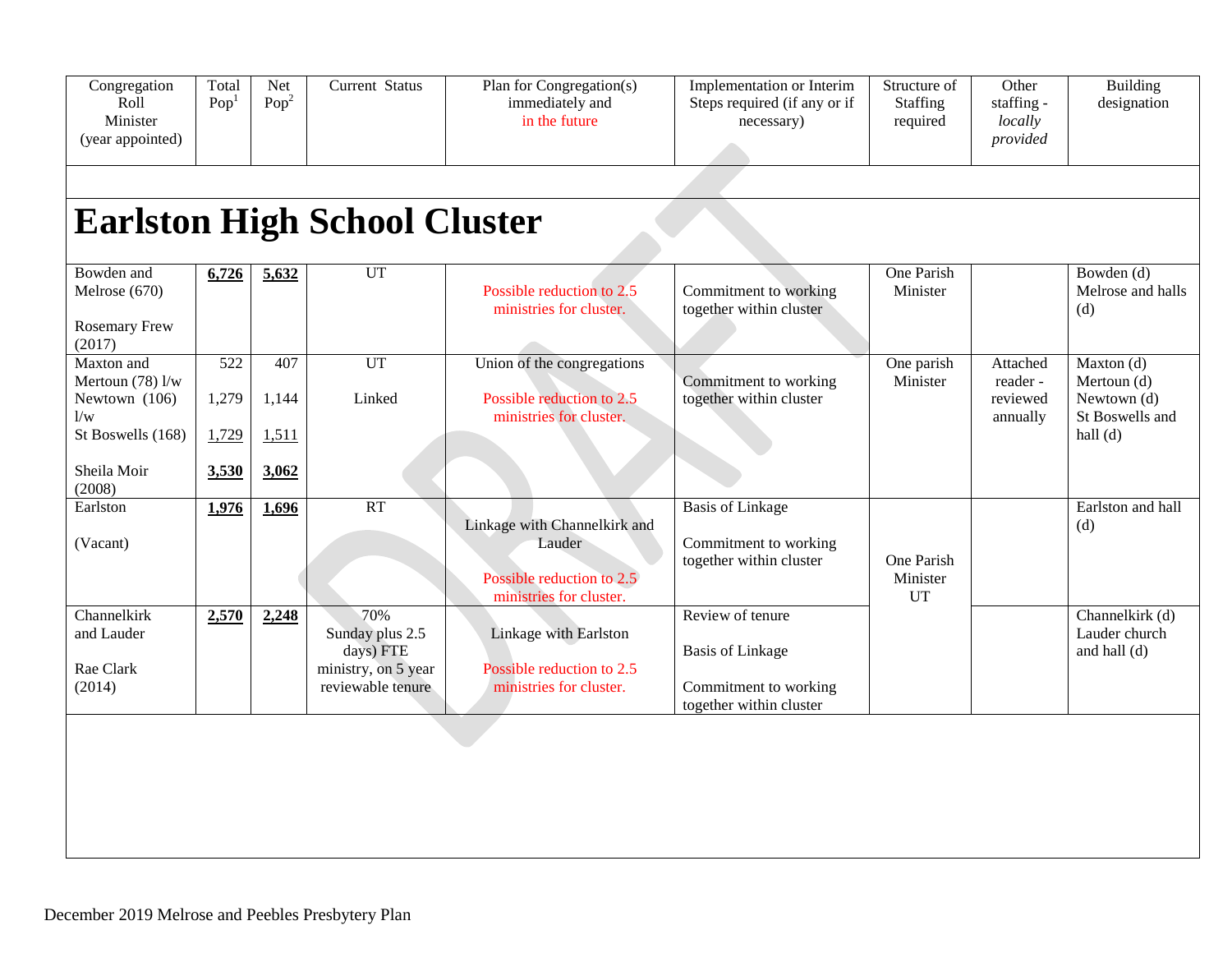| Congregation<br>Roll<br>Minister<br>(year appointed)                                                                              | Total<br>Pop <sup>1</sup>         | Net<br>Pop <sup>2</sup>         | Current Status                           | Plan for Congregation(s)<br>immediately and<br>in the future                                                                                                                                         | Implementation or Interim<br>Steps required (if any or if<br>necessary)                                                        | Structure of<br><b>Staffing</b><br>required | Other<br>staffing -<br>locally<br>provided | <b>Building</b><br>designation                                |
|-----------------------------------------------------------------------------------------------------------------------------------|-----------------------------------|---------------------------------|------------------------------------------|------------------------------------------------------------------------------------------------------------------------------------------------------------------------------------------------------|--------------------------------------------------------------------------------------------------------------------------------|---------------------------------------------|--------------------------------------------|---------------------------------------------------------------|
| Broughton,                                                                                                                        | 648                               | $\overline{543}$                | <b>Peebles High School Cluster</b><br>UT |                                                                                                                                                                                                      |                                                                                                                                |                                             |                                            | Broughton (d)                                                 |
| Glenholm &<br>Kilbucho (137)<br>1/w<br>Skirling (57)<br>1/w<br>Stobo and<br>Drumelzier (81)<br>1/w<br>Tweedsmuir (37)<br>(Vacant) | 194<br>183<br><u>114</u><br>1,139 | 168<br>140<br><u>104</u><br>955 |                                          | Linkage with Carlops l/w Kirkurd<br>and Newlands l/w West Linton<br>Stobo and Drumelzier to link<br>with<br>Peebles Old I/w Eddleston<br>Possible reduction of 4 ministries<br>for the cluster to 3. | Severance of linkage with<br>Stobo and Drumelzier<br>New Basis of Linkage<br>Consideration of service<br>times, buildings etc. | One Parish<br>Minister<br><b>UT</b>         |                                            | Skirling (d)<br>Stobo (d)<br>Tweedsmuir (d)<br>Drumelzier (d) |
| Carlops (50)<br>1/w<br>Kirkurd and<br>Newlands (86)<br>1/w<br>West Linton<br>(165)<br>(Interim<br>Ministry)                       | 448<br>917<br>2,093<br>3,458      | 373<br>851<br>1,764<br>2,988    | UT                                       | Linkage with Broughton,<br>Glenholm and Kilbucho l/w<br>Skirling I/w Tweedsmuir<br>Possible reduction of 4 ministries<br>for the cluster to 3.                                                       | Permission to call<br>Commitment to working<br>within cluster                                                                  |                                             |                                            | Carlops (d)<br>Kirkurd (d)<br>West Linton and<br>halls (d)    |
| Eddleston (99)<br>1/w<br>Peebles: Old<br>(387)<br>(Vacant)<br><b>OLM</b><br>Pamela Strachan<br>(2015)                             | 628<br>5,024<br>5,652             | 530<br>4,425<br>4,755           | <b>UT</b>                                | 7 year Reviewable Tenure<br>Linkage with Stobo and<br>Drumelzier<br>Possible reduction of 4 ministries<br>for the cluster to 3.                                                                      | New Basis of Linkage<br>Permission to call - 7 year<br>Reviewable Tenure.<br>Commitment to working<br>within the cluster,      | One Parish<br>Minister<br>7year RT          |                                            | Eddleston (d)<br>Peebles Old and<br>halls (d)                 |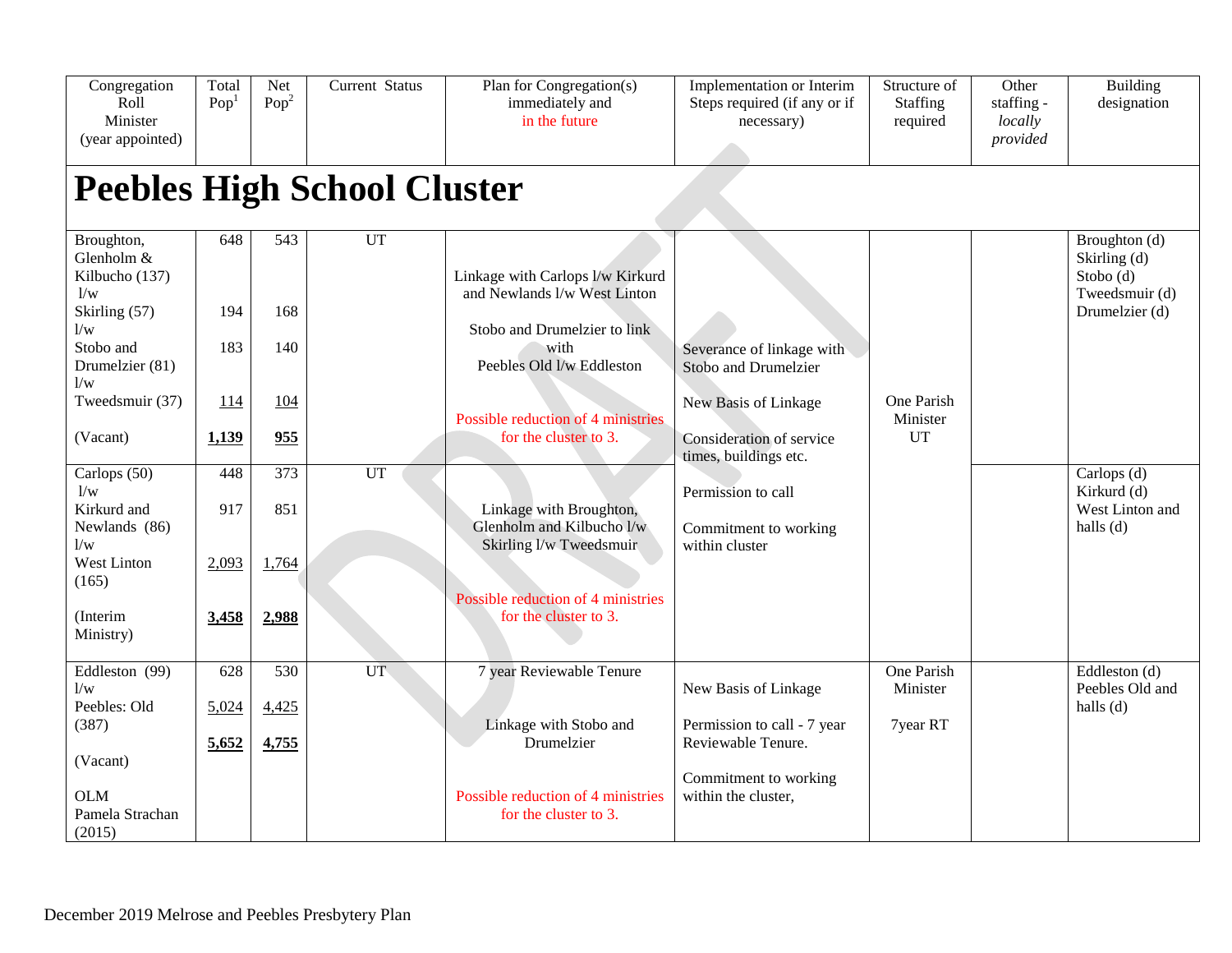| Congregation           | Total            | Net              | Current Status | Plan for Congregation(s)           | Implementation or Interim    | Structure of           | Other           | <b>Building</b>                    |
|------------------------|------------------|------------------|----------------|------------------------------------|------------------------------|------------------------|-----------------|------------------------------------|
| Roll                   | Pop <sup>T</sup> | Pop <sup>2</sup> |                | immediately and                    | Steps required (if any or if | <b>Staffing</b>        | staffing -      | designation                        |
| Minister               |                  |                  |                | in the future                      | necessary)                   | required               | locally         |                                    |
| (year appointed)       |                  |                  |                |                                    |                              |                        | provided        |                                    |
| Lyne and Manor<br>(87) | 149              | 132              | <b>UT</b>      |                                    |                              | One Parish<br>Minister | Youth<br>worker | Leckie Memorial<br>and halls $(d)$ |
| l/w Peebles: St        | 3,712            | 3157             |                |                                    |                              |                        |                 | Lyne $(d)$                         |
| Andrew's Leckie        |                  |                  |                | Possible reduction of 4 ministries | Commitment to working        |                        |                 | Manor (d)                          |
| (479)                  |                  |                  |                | for the cluster to 3.              | within the cluster,          |                        |                 |                                    |
|                        | 3861             | 3,289            |                |                                    |                              |                        |                 |                                    |
| Malcolm                |                  |                  |                |                                    |                              |                        |                 |                                    |
| Jefferson              |                  |                  |                |                                    |                              |                        |                 |                                    |
| (2012)                 |                  |                  |                |                                    |                              |                        |                 |                                    |
| Innerleithen,          | 5,167            | 4,482            | <b>UT</b>      | 7 year Reviewable Tenure           | Permission to call - 7 year  | One Parish             |                 | Innerleithen (d)                   |
| Traquair and           |                  |                  |                |                                    | Reviewable Tenure.           | Minister               |                 | Traquair (d)                       |
| Walkerburn (306)       |                  |                  |                |                                    |                              | 7 year RT              |                 |                                    |
|                        |                  |                  |                |                                    | Commitment to working        |                        |                 |                                    |
| (Vacant)               |                  |                  |                | Possible reduction of 4 ministries | within the cluster,          |                        |                 |                                    |
|                        |                  |                  |                | for the cluster to 3.              |                              |                        |                 |                                    |
|                        |                  |                  |                |                                    |                              |                        |                 |                                    |
|                        |                  |                  |                |                                    |                              |                        |                 |                                    |